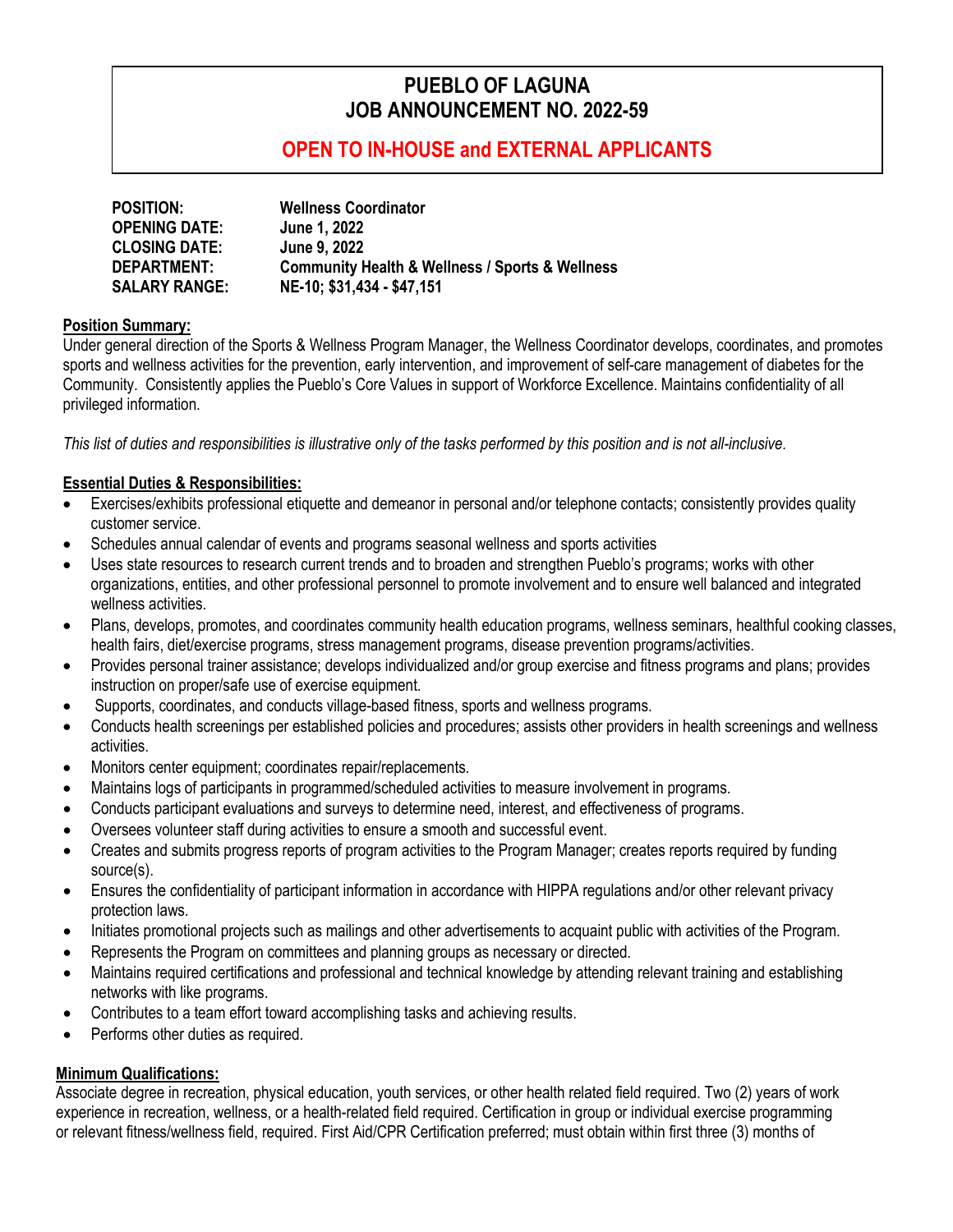hire. Fluency in the Laguna language preferred. A combination of relevant education and directly related work experience may be considered.

### **Background Investigation Requirements:**

The Pueblo of Laguna has a Suitability Policy for background investigation processes. Every position in the government operation is reviewed and designated at one of three risk levels. The determination is commensurate with public trust responsibilities and attributes of the position which includes job duties. The Wellness Coordinator is designated as a High Risk Public Trust (HRPT) position.

| <b>Type of Background Check</b>                                                            | <b>Required</b> |
|--------------------------------------------------------------------------------------------|-----------------|
| Pre-Employment Drug Screening                                                              |                 |
| Background Investigation (Criminal Check, Sex Offender Check, Social Security Trace,       |                 |
| Driving Record, Civil Court Check – if applicable, Tribal Criminal Check – if applicable)  |                 |
|                                                                                            |                 |
| Employment Verification, Education / License Verification, Personal Reference Verification |                 |
|                                                                                            | χ               |
| <b>Fingerprint Verification</b>                                                            |                 |
| Must Be Able to Drive a Pueblo Issued Vehicle                                              |                 |
| Other                                                                                      |                 |

## **Knowledge, Skills, Abilities, and Certifications:**

- Knowledge of exercise physiology, body mechanics, and nutrition.
- Knowledge of and skill in proper use of exercise equipment.
- Knowledge of individualized and/or group exercise plan development.
- Knowledge of health screen protocols.
- Knowledge of client/participant privacy protection laws.
- Knowledge of proper spelling, grammar, punctuation, and math skills adequate to carry out essential duties.
- Knowledge of wellness program planning and development; of survey methods and processes.
- Ability to communicate effectively, both verbally and in writing.
- Ability to interact and maintain good working relationships with individuals of varying social and cultural backgrounds.
- Ability to demonstrate high moral character and self-responsibility.
- Ability to analyze situations and adopt appropriate courses of action.
- Ability to exercise independent judgment and work independently.
- Ability and skill to plan, create, and deliver informational and educational presentations.
- Ability to be innovative, creative, and flexible in delivery of program activities.
- Skill in computer use, including Word, Excel, Access, Outlook, PowerPoint, and software unique to program.
- Skill in planning and organizing group activities; in preparing project time lines.
- Skill in preparing reports and correspondence.

## **Application Instructions:**

- Go t[o www.lagunapueblo-nsn.gov](http://www.lagunapueblo-nsn.gov/) and click on Employment Opportunities for application instructions and application form. *Read instructions prior to completing application form; incomplete applications will not be considered.* Resumes are encouraged but not in lieu of a complete application form.
- All hand delivered documents must be received by the Human Resources Office no later than 4:30 pm (MDT) on the closing date. All electronically mailed documents must be received by the Human Resources Office no later than 11:59pm (MDT) on the closing date.
- Application packets may be submitted by one of the following methods:
	- 1. E-mail to [polemployment@pol-nsn.gov;](mailto:polemployment@pol-nsn.gov)
	- 2. Mail to Pueblo of Laguna Human Resources; P.O. Box 194; Laguna, NM 87026
	- 3. Deliver to the Human Resources Office, 22 Capital Road; Laguna, NM
	- 4. Fax to (505) 552-9675